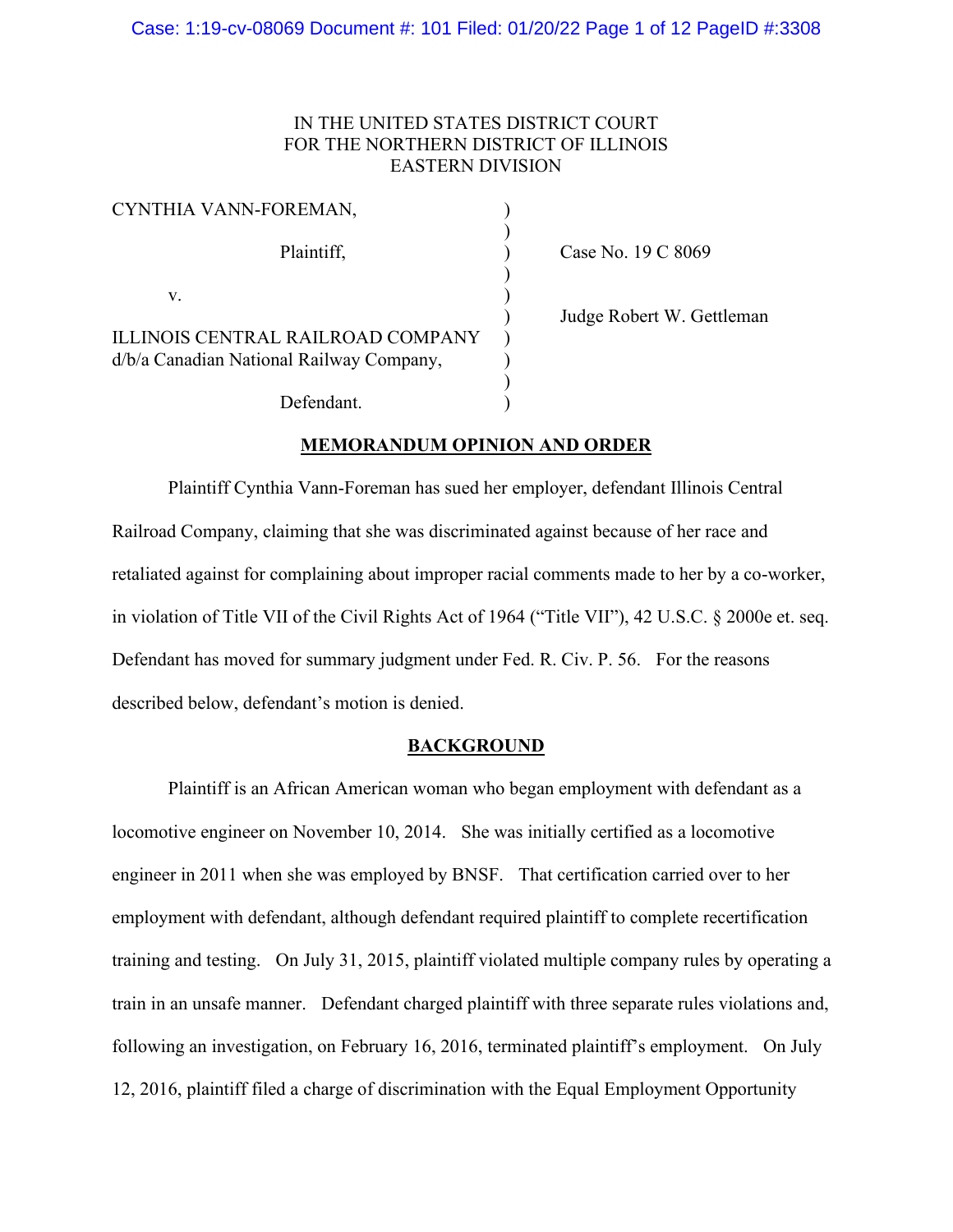#### Case: 1:19-cv-08069 Document #: 101 Filed: 01/20/22 Page 2 of 12 PageID #:3309

Commission ("EEOC"), and she also grieved her termination through the Brotherhood of Locomotive Engineers and Trainmen's ("BLET") collective bargaining agreement ("CBA") with defendant. Although her termination was initially upheld, a federal arbitration panel ultimately reinstated plaintiff to service as an engineer.

Plaintiff returned to work on July 4, 2018, after being out of service as an engineer for two years. During that period, her certification lapsed. As a result, she had to re-certify as a locomotive engineer. To prepare for re-certification plaintiff underwent a medical review, rules training and on-the-job territory familiarization trips. As part of the re-certification process plaintiff was given a written knowledge exam on which she scored 95% and above on all parts.

On September 17, 2018, plaintiff complained to supervisor of locomotive engineers ("SLE") Brian Torres-Regnier that locomotive engineer Tim Gerten had made a racist remark to her. She requested a meeting with superintendent Steve Miller. The following day she met with Miller and assistant vice president Austin McConnell about her complaint. After that meeting Torres-Regnier decided to schedule plaintiff's first train handling skills performance exam for that same day. Torres-Regnier performed the exam. Under defendant's federally approved Locomotive Engineer Certification Program ("LECP") plaintiff had to score 80% or better. Torres-Regnier scored her at 59.42%. Under the LECP and the CBA, anyone who fails is given the opportunity to prepare for and perform another skills test under the supervision of a different SLE.

Plaintiff's second test was assigned to SLE Larry Tharpe. Torres-Regnier called Tharpe and told him why he had failed plaintiff. Senior Supervisor of Locomotive Engineers Stephen Condon also spoke with Tharpe before the second test, telling Tharpe to "evaluate her fairly" so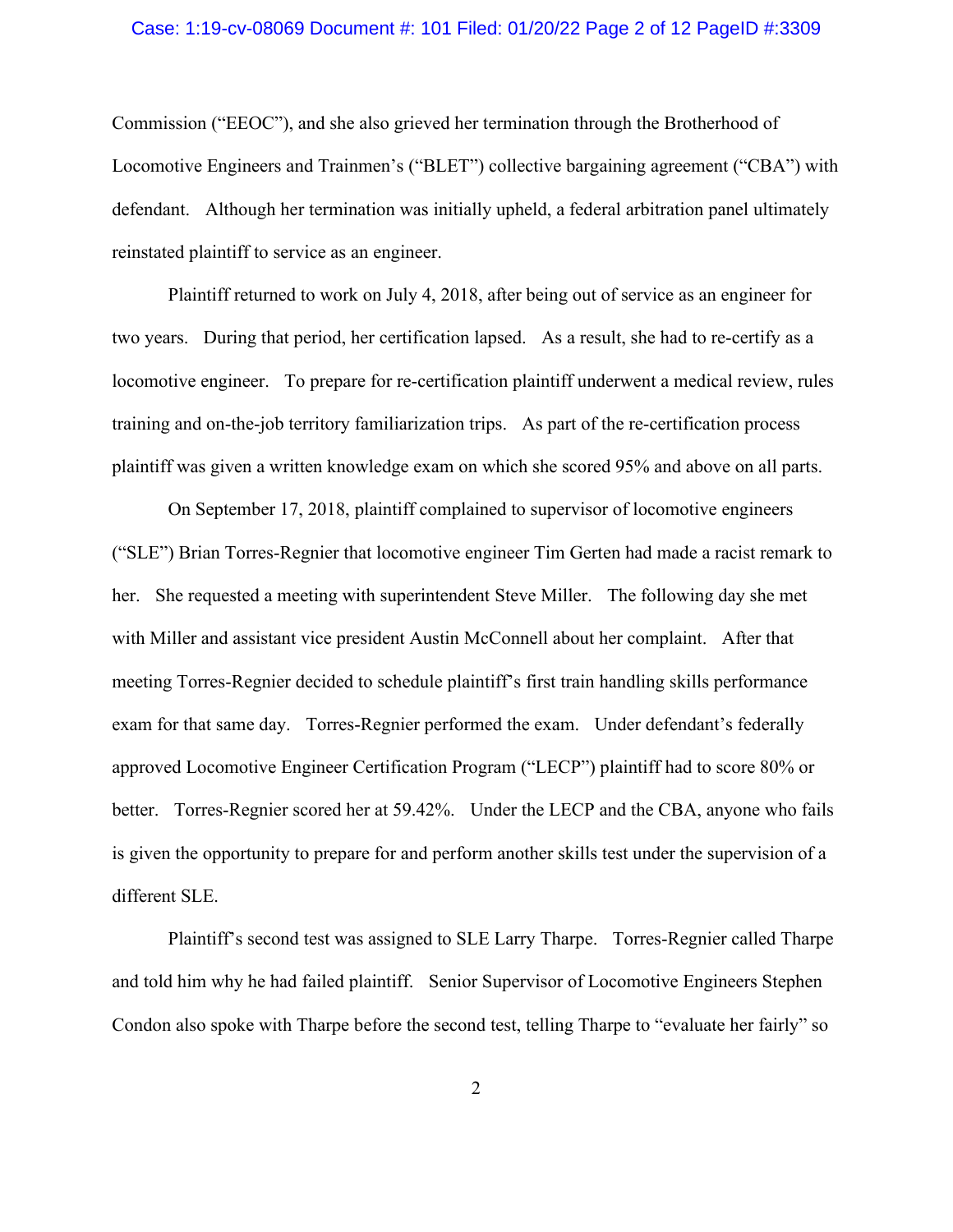#### Case: 1:19-cv-08069 Document #: 101 Filed: 01/20/22 Page 3 of 12 PageID #:3310

there were no "gray areas." Plaintiff also claims that Steve Miller, to whom she had complained about the discriminatory comment, spoke to Tharpe before the test.

Plaintiff claims that Tharpe berated and intimidated her throughout the test. Plaintiff claims that after she completed the second test but before Tharpe had completed the evaluation, Torres-Regnier told plaintiff, in a snide manner, that she would not be around to take a vacation. Tharpe gave plaintiff a 63.44%. Tharpe testified that during the test he had to take control of the locomotive, causing an automatic failure. Tharpe also claims that he was unaware of plaintiff's complaint about Gerten or that she had previously filed an EEOC charge against defendant.

On October 10, 2018, Condon sent plaintiff a letter indicating that defendant intended to deny plaintiff's re-certification because she failed the two skill tests. Plaintiff sent Condon a rebuttal letter on October 28<sup>th</sup>, claiming that she was not speeding as Torres-Regnier reported and that the "event recorder" would support her position. She also told Condon that Torres-Regnier had created a hostile work environment for her. Condon acknowledged that he received plaintiff's complaint but did not investigate after Torres-Regnier denied making the vacation comment. On October 29, 2018, Condon issued a notice of denial of re-certification. Without the certification plaintiff cannot work as a locomotive engineer.

#### **DISCUSSION**

Defendant has moved for summary judgment on both counts. Summary judgement is appropriate when "the movant shows that there is no genuine dispute as to any material fact and the movant is entitled to judgement as a matter of law." Fed. R. Civ. P. 56(a). "A genuine issue of material fact arises only if sufficient evidence favoring the nonmoving party exists to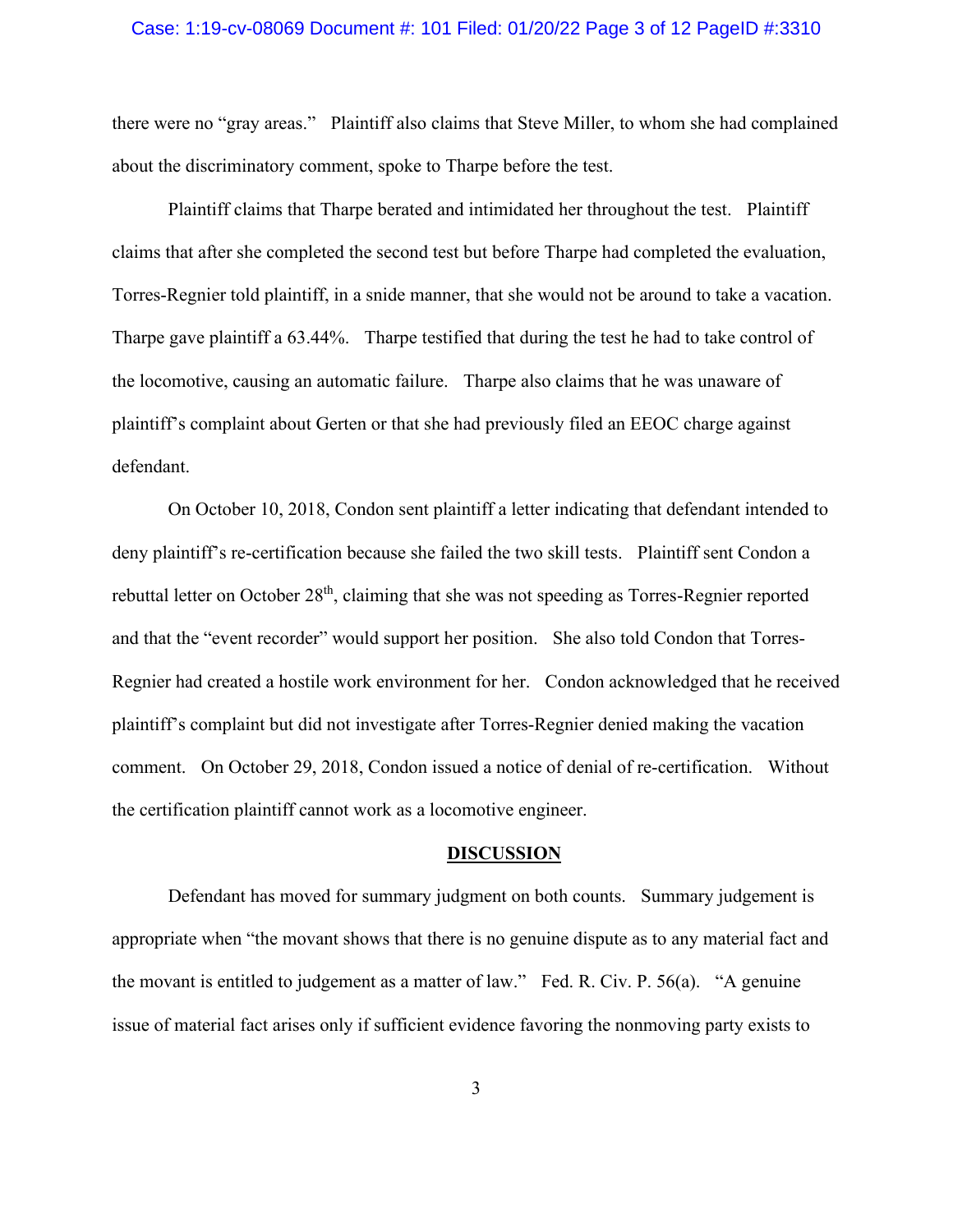#### Case: 1:19-cv-08069 Document #: 101 Filed: 01/20/22 Page 4 of 12 PageID #:3311

permit a jury to return a verdict for that party." Brummett v. Sinclair Broadcast Group, Inc., 414 F.3d 686, 692 (7th Cir. 2005). When considering a motion for summary judgment, the court must construe the evidence and make all reasonable inferences in favor of the non-moving party. Hutchison v. Fitzgerald Equip. Co., Inc., 910 F.3d 1016, 1021 (7th Cir. 2018). "On summary judgment a court may not make credibility determinations, weigh the evidence, or decide which inferences to draw from the facts; these are the jobs for a factfinder." Johnson v. Advocate Health and Hospitals Corp., 892 F.3d 887, 893 (7th Cir. 2018).

In counts I and II plaintiff alleges that she was discriminated against based on her race and retaliated against for complaining about Gerten's racial remarks in violation of Title VII. Title VII prohibits an employer from "discriminat[ing] against any individual with respect to [her] compensation, terms, conditions, or privileges of employment, because of such individual's race, color, religion, sex, or national origin." 42 U.S.C. § 2000e-2(a)(1). "When a defendant a defendant moves for summary judgment [on a Title VII claim], the singular question for the district court is whether the plaintiff has introduced evidence that would permit a reasonable factfinder to conclude that the plaintiff's race . . . . caused the discharge or other adverse employment action." Igasaki v. Ill. Dept. of Fin. And Professional Reg., 988 F.3d 948, 957 (7<sup>th</sup>) Cir. 2021) (internal quotations omitted).

Title VII also contains an anti-retaliation provision that "forbids an employer from discriminating against an employee . . .who 'has made a charge, testified, assisted, or participated in any manner in an investigation, proceeding, or hearing under [Title VII].'" Stephens v. Erickson, 569 F.3d 779, 786 (7<sup>th</sup> Cir. 2009) (quoting 42 U.S.C. § 2000e-3(a)). This provision "seeks to prevent employer interference with unfettered access to Title VII's remedial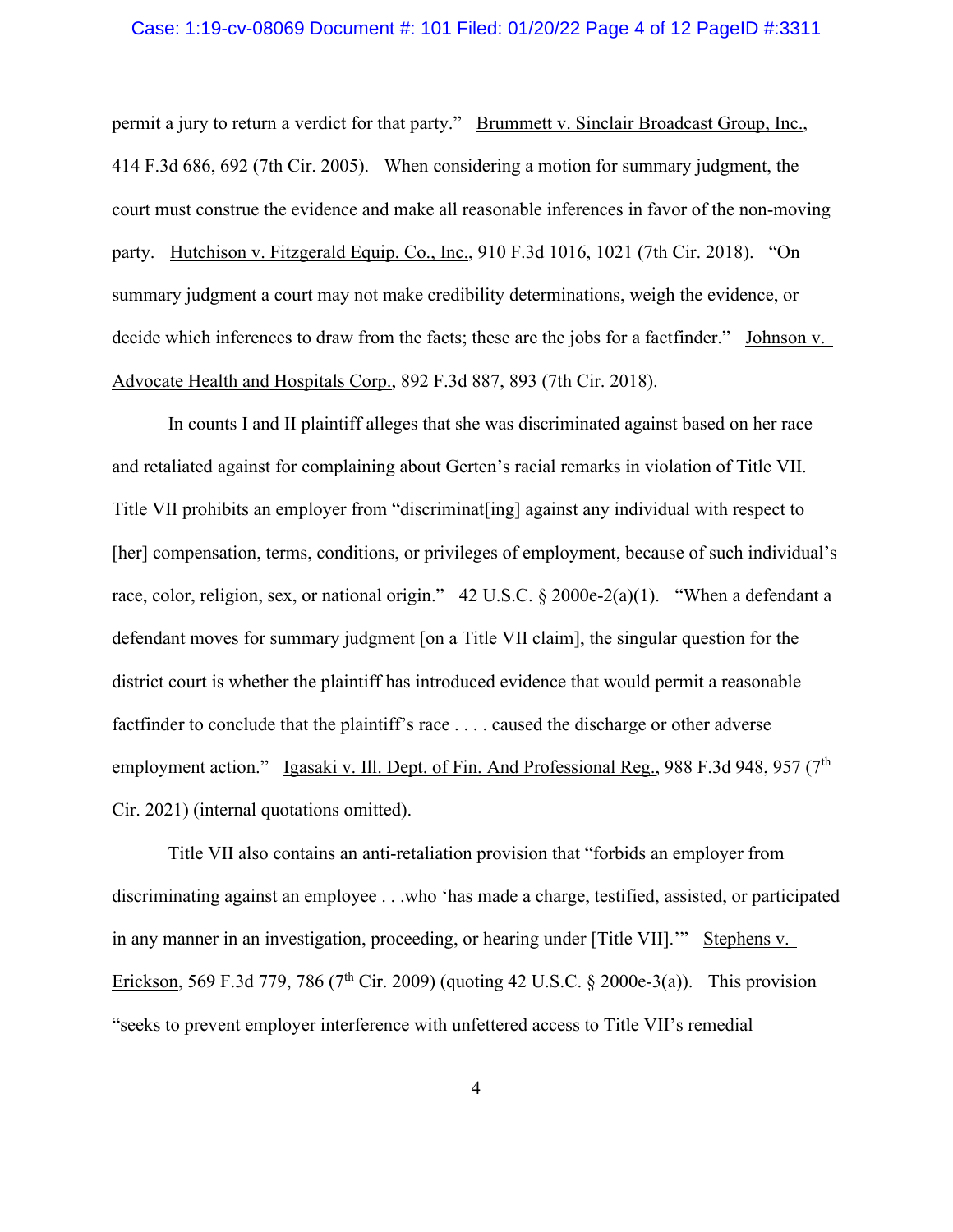#### Case: 1:19-cv-08069 Document #: 101 Filed: 01/20/22 Page 5 of 12 PageID #:3312

mechanisms . . . by prohibiting employer actions that are likely to deter victims of discrimination from complaining to the EEOC, the courts, and their employers." Id. To survive summary judgment on a Title VII retaliation claim, a plaintiff must produce evidence from which a reasonable factfinder could conclude that the plaintiff's engagement in protected activity caused a materially adverse employment action. Fields v. Board of Education of the City of the City of Chicago, 928 F.3d 622, 626 (7<sup>th</sup> Cir. 2019).

Defendant first argues that plaintiff has failed to exhaust her available administrative remedies. Specifically, defendant argues that plaintiff failed to timely file charge before the EEOC or the Locomotive Engineer Review Board ("LERB"). Defendant is factually incorrect with respect to plaintiff's EEOC charge, and legally incorrect with its argument that plaintiff was required to exhaust with the LERB.

Generally, to bring a Title VII claim, a plaintiff must file an EEOC charge within 300 days of the conduct underlying the claim. 42 U.S.C. § 2000e-5(e)(1). Defendant argues that plaintiff's 2018 EEOC charge does not claim any adverse action regarding the denial of her locomotive engineer certificate. The charge, which was filed on December 5, 2018, clearly stated:

> I have been treated in a disparate and discriminatory manner due to my race. I filed a complaint against my Senior Lead for telling racists 'jokes.' The complaint was later turned over to my Superintendent Shortly thereafter, I was retaliated against and placed on suspension for allegedly failing a ride along. It is clear the CN is creating a pretext to terminate my employment. I believe I have been discriminated against because of my race, African American, in violation of Title VII of the Civil Rights Act of 1964 (Title VII).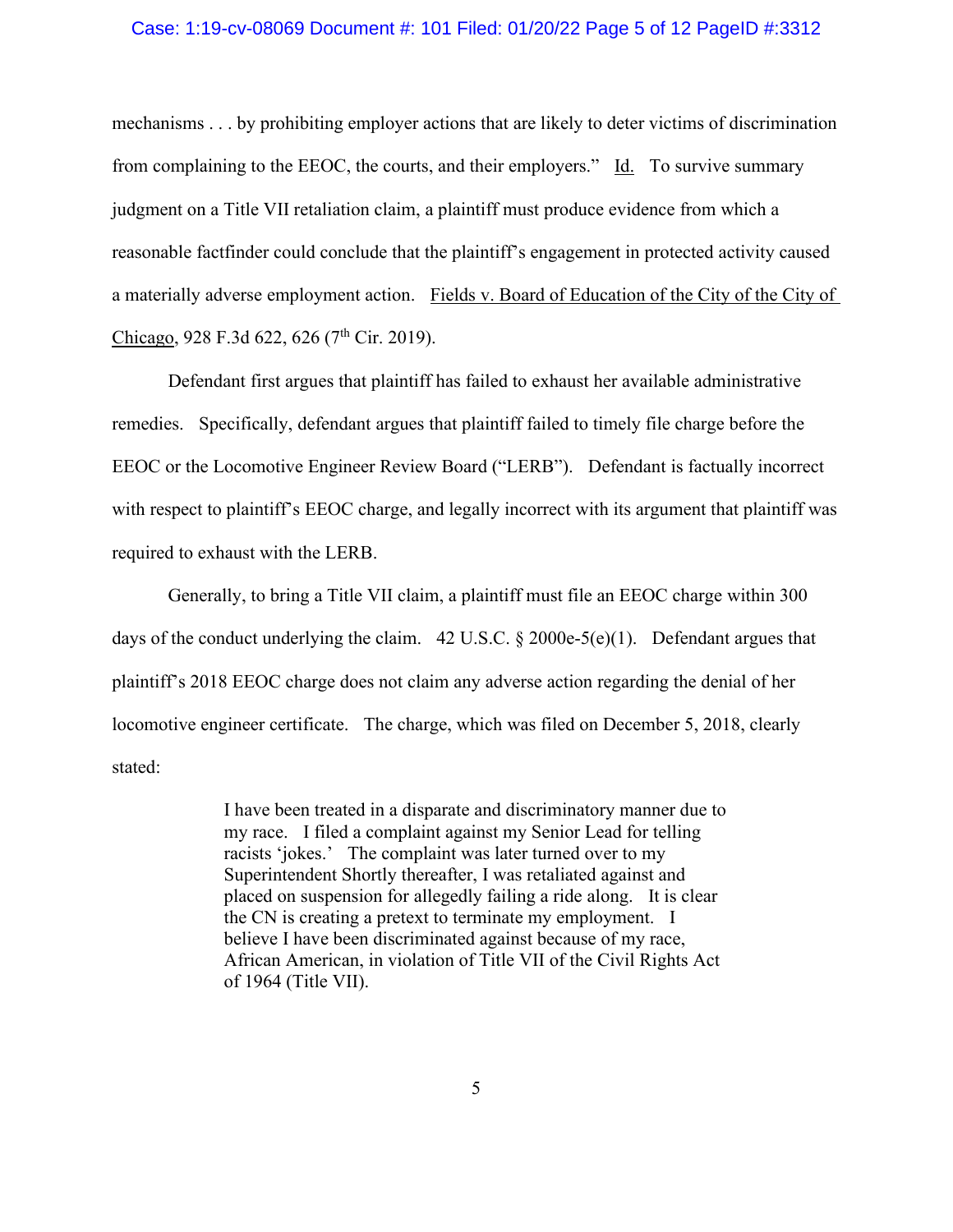#### Case: 1:19-cv-08069 Document #: 101 Filed: 01/20/22 Page 6 of 12 PageID #:3313

"Generally, a plaintiff may not bring claims under Title VII that were not originally included in the charges made to the EEOC." Sitar v. Ind. Dep't of Transp., 344 F.3d 720, 726  $(7<sup>th</sup> Cir. 2003)$ . But the charge "need not allege . . .each and every fact that combines to form the basis of each claim." Cheek v. W. & S. Life Ins. Co., 31 F.3d 497, 500 ( $7<sup>th</sup>$  Cir. 1994). "Even a charge that is not explicit in an employee's complaint will be deemed exhausted if the current claim reasonably could have developed from the EEOC's investigation of the charges before it, such that the EEOC charge and the complaint describe the same conduct and implicate the same individuals." Hubbard v. M & K Truck Centers, 2020 WL 7027607, \*5 (N.D. Ill. Nov. 30, 2020) (internal quotations omitted). Claims are permissible if there is a factual relationship between the claims and the charge, and the Seventh Circuit accords plaintiffs substantial leeway in determining whether claims are reasonably related to an EEOC charge. Id.

In the instant case, plaintiff's EEOC charge directly claims that she was retaliated against for complaining about racist jokes when she was "failed" on the ride alongs, and that she was discriminated against because of her race. Even if her instant claims are not explicitly covered in the EEOC charge (and they are), they are undoubtedly related to the charge. Consequently, the court rejects defendant's argument that plaintiff has failed to exhaust her administrative remedies under Title VII.

Next, defendant argues that plaintiff had to exhaust before the LERB pursuant to the provisions of the Federal Railroad Safety Act, 49 U.S.C. § 20100 et seq. ("FRSA"). The FRSA was enacted "to reduce rail-road related accidents and deaths and to improve rail safety more generally." Southern Pac. Transp. Co. v. Public Util. Comm'n, 9 F.3d 807, 812 (9th Cir. 1993).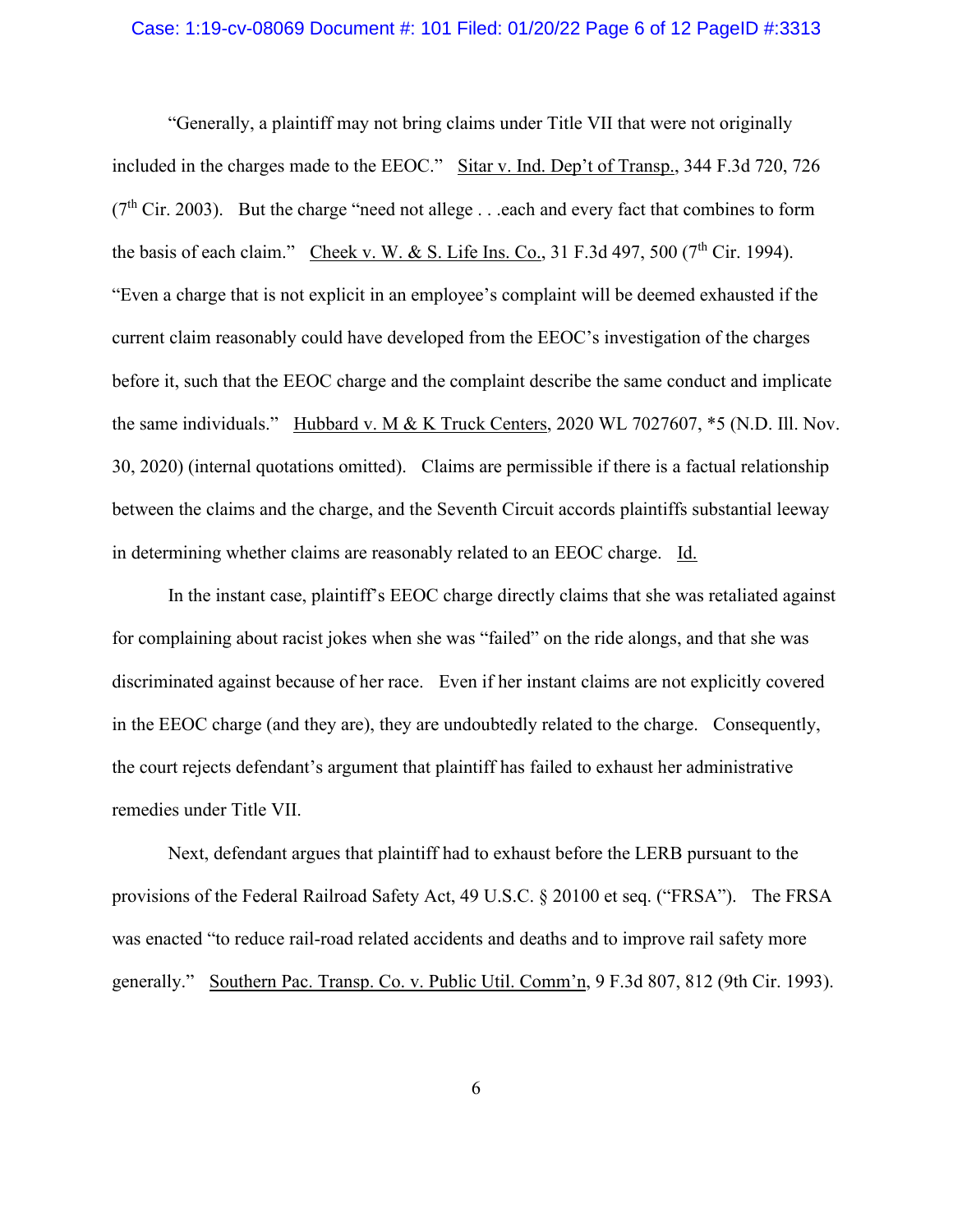#### Case: 1:19-cv-08069 Document #: 101 Filed: 01/20/22 Page 7 of 12 PageID #:3314

Under the FRSA, the FRA has issued administrative rules regarding training and certification of locomotive engineers to ensure that locomotives are operated only by qualified engineers. The FRA itself does not participate in engineer testing or certification, but administers the regulations through approval and monitoring of each individual railroad's testing and training regimes. Carpenter v. Mineta,  $432$  F.3d  $1029$ ,  $1031(9<sup>th</sup>)$  Cir. 2005). The FRA has a dispute resolution process "in which a person denied engineer certification may obtain a fresh determination by the FRA of whether the railroad's decision was correct." Id. (citing 49 C.F.R. 240.401-240.411). The FRA has delegated responsibility for hearing initial petitions to the LERA. Id.

The FRA also has an express preemption clause providing that any state laws (including common laws), regulations, or orders relating to railroad safety are preempted by federal administrative regulations or orders "covering the subject matter of the State requirement." 49 U.S.C. § 20106 (a). A state requirement covers the same subject matter of an FSRA/FRA regulation if it "addresses the same safety concern as the FRA regulation." Burlington N.R.R. Co. v. Montana, 880 F.2d 1104, 1105 (9<sup>th</sup> Cir. 1989).

Relying on Peters v. Union Pacific R. Co., 80 F.3d 257 (8<sup>th</sup> Cir. (1996), defendant argues that because plaintiff is complaining about being denied certification, she has to exhaust her remedies under the FRSA. In Peters, the plaintiff brought a state law conversion claim against the defendant for refusing to return his locomotive engineer certificate after the end of a one month suspension. The district court dismissed his claim for failing to exhaust his administrative remedies under the FRSA, and the Eighth Circuit affirmed. Before reaching the exhaustion issue, however, the court first determined that the plaintiff's state law conversion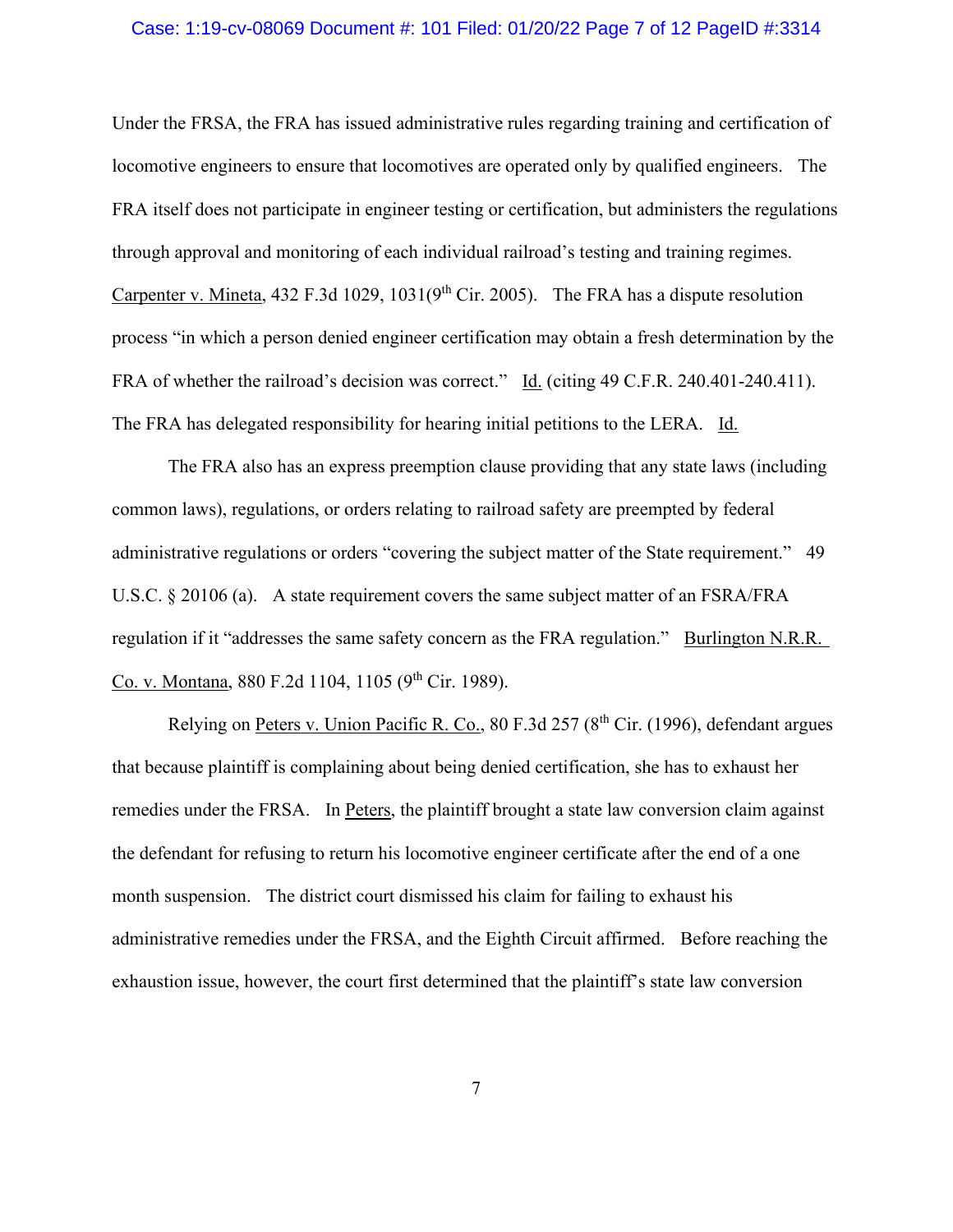### Case: 1:19-cv-08069 Document #: 101 Filed: 01/20/22 Page 8 of 12 PageID #:3315

claim was preempted by the FRSA because he was challenging the railroads certification decision.

In the instant case, plaintiff's claim is brought under a federal statute, not a state law or regulation addressing the safety concerns of the FRSA regulation. Thus, the FRSA's preemption provision does not directly apply. Additionally, Plaintiff complains that she was discriminated against and retaliated against because she complained about racist jokes. The subject matter of Title VII is discrimination. It is not a safety statute. Thus, Title VII and the FRSA address different subject matters entirely. See Glow v. Union Pac. R.R. Co., 652 F. Supp. 2d 1135, 1145-46 (E.D. Cal 2009) (FRSA does not preempt the ADA.) Consequently, the court concludes that the FRSA does not preempt Title VII and plaintiff was not required to exhaust any available remedies under the FRSA.

Next, defendant argues that plaintiff's claims are precluded by the Railway Labor Act ("RLA"). The RLA governs railroads and airlines and provides a comprehensive framework for resolving labor disputes. Brown v. Illinois Central R.R. Co., 254 F.3d 654, 658 ( $7<sup>th</sup>$  Cir. 2001). "All minor disputes must be adjudicated under RLA mechanisms, which include an employer's internal dispute-resolution procedures and an adjustment board established by the unions and the employer." Id. Minor disputes "grow out of grievances or out of the interpretation or application of agreements covering rates of pay, rules, or working conditions, and involve controversies over the meaning of an existing collective bargaining agreement in a particular fact situation." Id. (internal quotations omitted). "A plaintiff's claim is properly characterized as a minor dispute (and is therefore subject to mandatory and exclusive arbitration under the RLA) when resolution of the plaintiff's claim requires interpretation of the CBA." Id. A claim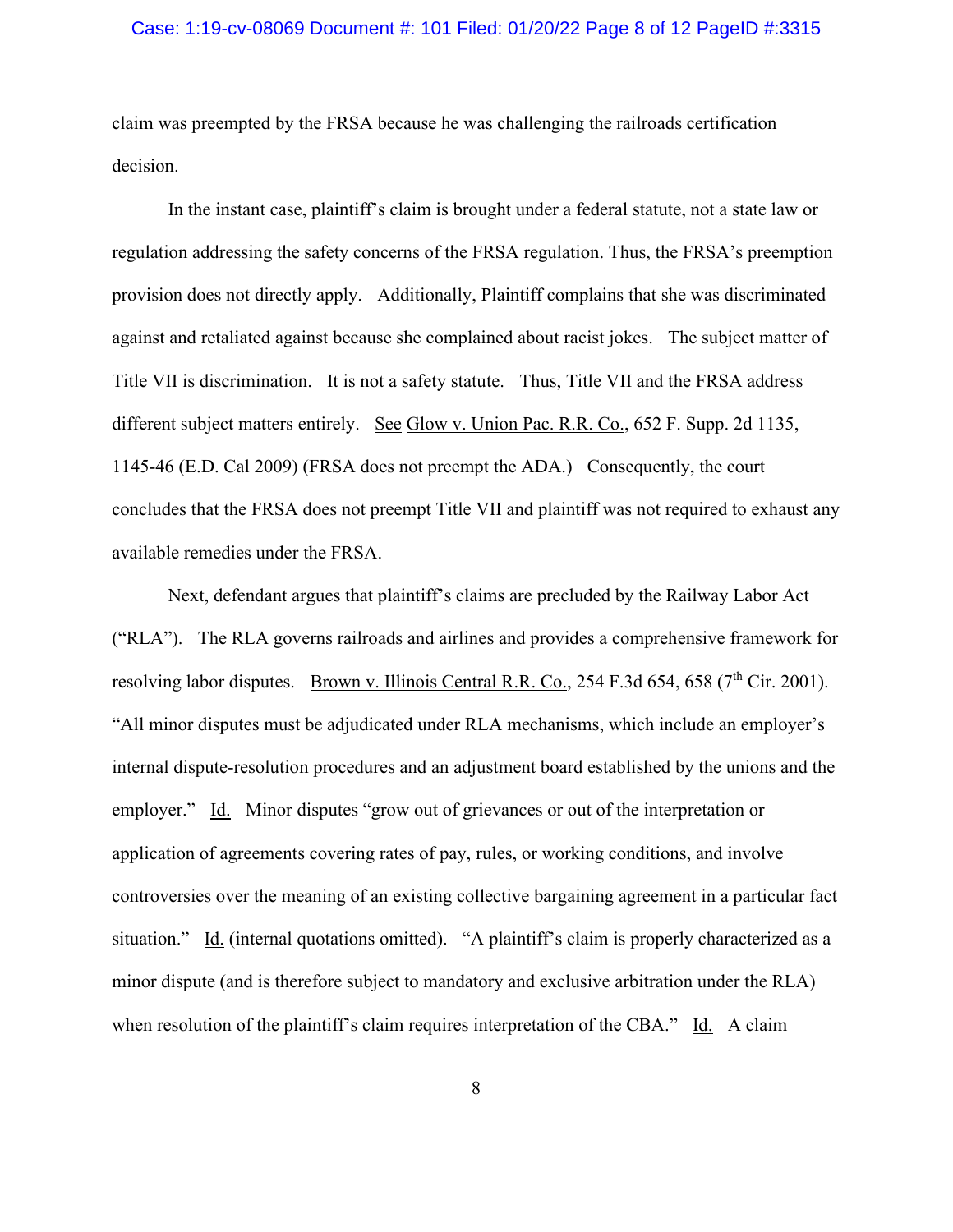#### Case: 1:19-cv-08069 Document #: 101 Filed: 01/20/22 Page 9 of 12 PageID #:3316

brought under an independent federal statute, such as plaintiff's Title VII claim, is precluded by the RLA "only if it can be dispositively resolved through an interpretation of a CBA. This occurs only when a provision of the [CBA] is the subject of the dispute or the dispute is substantially dependent upon an analysis of the terms of a [CBA]." Id. at 668. A claim will not be precluded "merely because certain provisions of the CBA must be examined and weighed as a relevant but non-dispositive factor in deciding a claim or defense." Id. "Purely factual questions about an employer's conduct or motivation do not require a court to interpret any term of a collective bargaining agreement." Lyles v. Northeast Illinois Regional Commuter Railroad Corp., 2020 WL 7260801 at 3 (N.D. Ill. Dec. 10, 2020). Generally, the RLA does not preclude claims involving "statutory protections against employment discrimination and retaliation." See Carlson v. CSX Transp., Inc., 758 F.3d 819, 832 (7<sup>th</sup> Cir. 2014).

Defendant argues that plaintiff's claims are governed by Article 13 of the CBA, which provides that an employee's seniority and employment may be terminated when the required certification standards are not met. This argument misinterprets plaintiff's claims. Plaintiff is not challenging that provision; she is alleging that the procedures were applied in a discriminatory manner. See Caroma v. Southwest Airlines Co., 536 F.3d 344, 349-50 (5<sup>th</sup> Cir. 2008) (claims under Title VII avoided RLA preclusion because plaintiff had alleged "that CBA procedures were applied in a discriminatory manner, not that the CBA procedures were fundamentally discriminatory") (emphasis in original). Plaintiff's claims that she was subject to racial discrimination and retaliation are independent of the CBA and are not precluded by the RLA.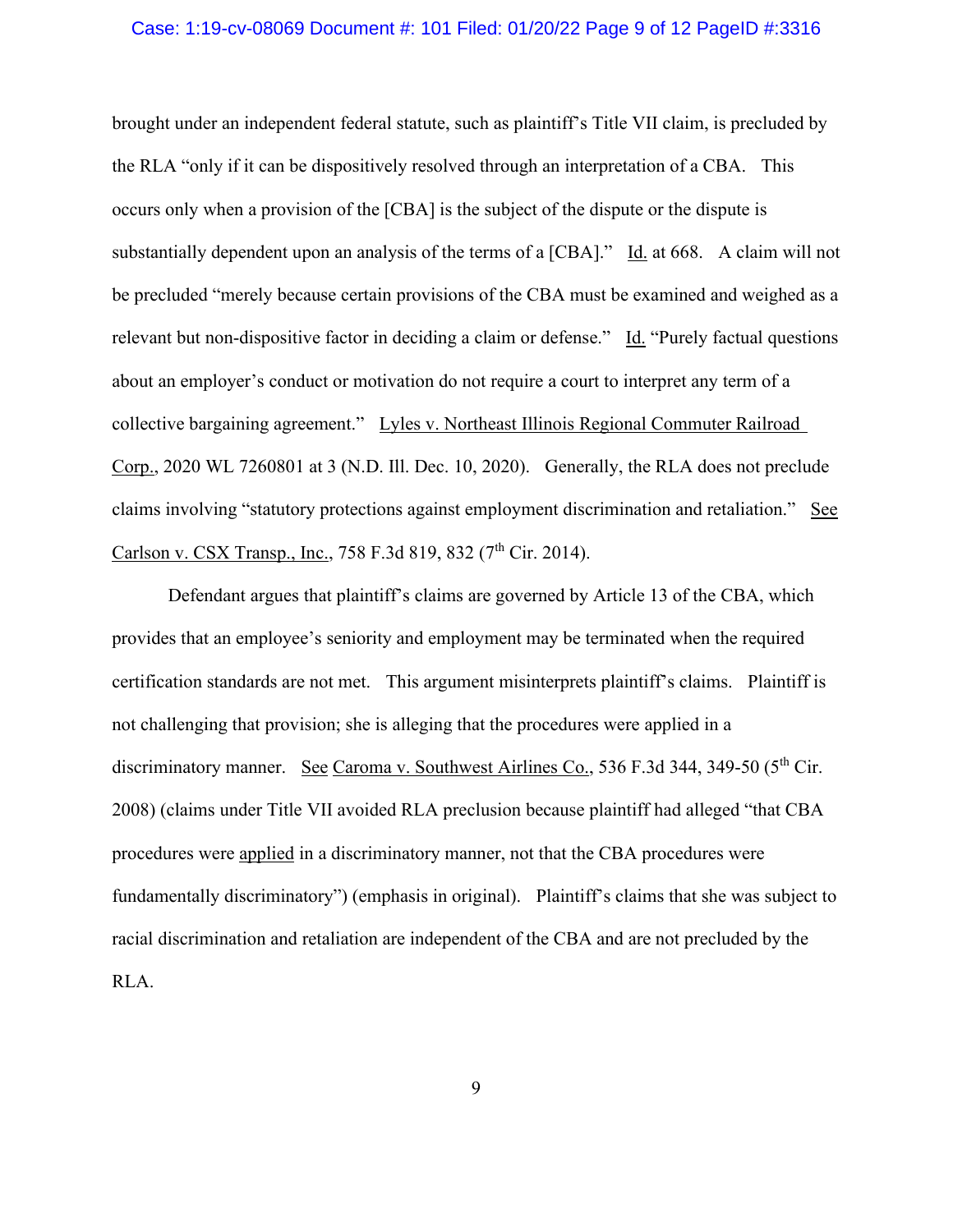### Case: 1:19-cv-08069 Document #: 101 Filed: 01/20/22 Page 10 of 12 PageID #:3317

Finally, defendant argues that plaintiff cannot establish her claim of discrimination. To establish a prima facie case of race discrimination, plaintiff must show that: 1) she is a member of a protected class; 2) her job performance met the employer's legitimate expectations; 3) she suffered an adverse employment action; and 4) another similarly situated individual not in the protected class was treated more favorably. McKinney v. Office of Sheriff of Whitley Cty, 866 F.3d 803, 807 (7<sup>th</sup> Cir. 2017). Plaintiff does not have to follow this framework, (established in McDonnell Douglas Corp v. Green, 411 U.S. 792 (1973), and can simply argue that the admissible evidence supports her claim. As noted above, the singular question for the court is whether plaintiff has introduced evidence that would permit a reasonable factfinder to conclude that plaintiff's race caused the adverse employment action. Igalski, 988 F.3d at 957.

Plaintiff's race discrimination claim in Count I fails under either method. She is obviously a member of a protected class and has suffered an adverse employment action. But even assuming she was meeting her employer's legitimate expectations, she has failed to identify any similarly situated individual not in the protected class who was treated more favorably. Nor has she presented any evidence that either Torres-Regnier or Tharpe failed her because she is African American. Indeed, she has identified no racist remarks or any other facts from which a reasonable fact finder could conclude that either Torres-Regnier, Tharpe, or Condon acted based on race. The only racist remark plaintiff has identified was allegedly made by Gerten, who had no input into the decision to test plaintiff or deny her certification. Consequently, the court grants defendant's motion for summary judgement on Count I.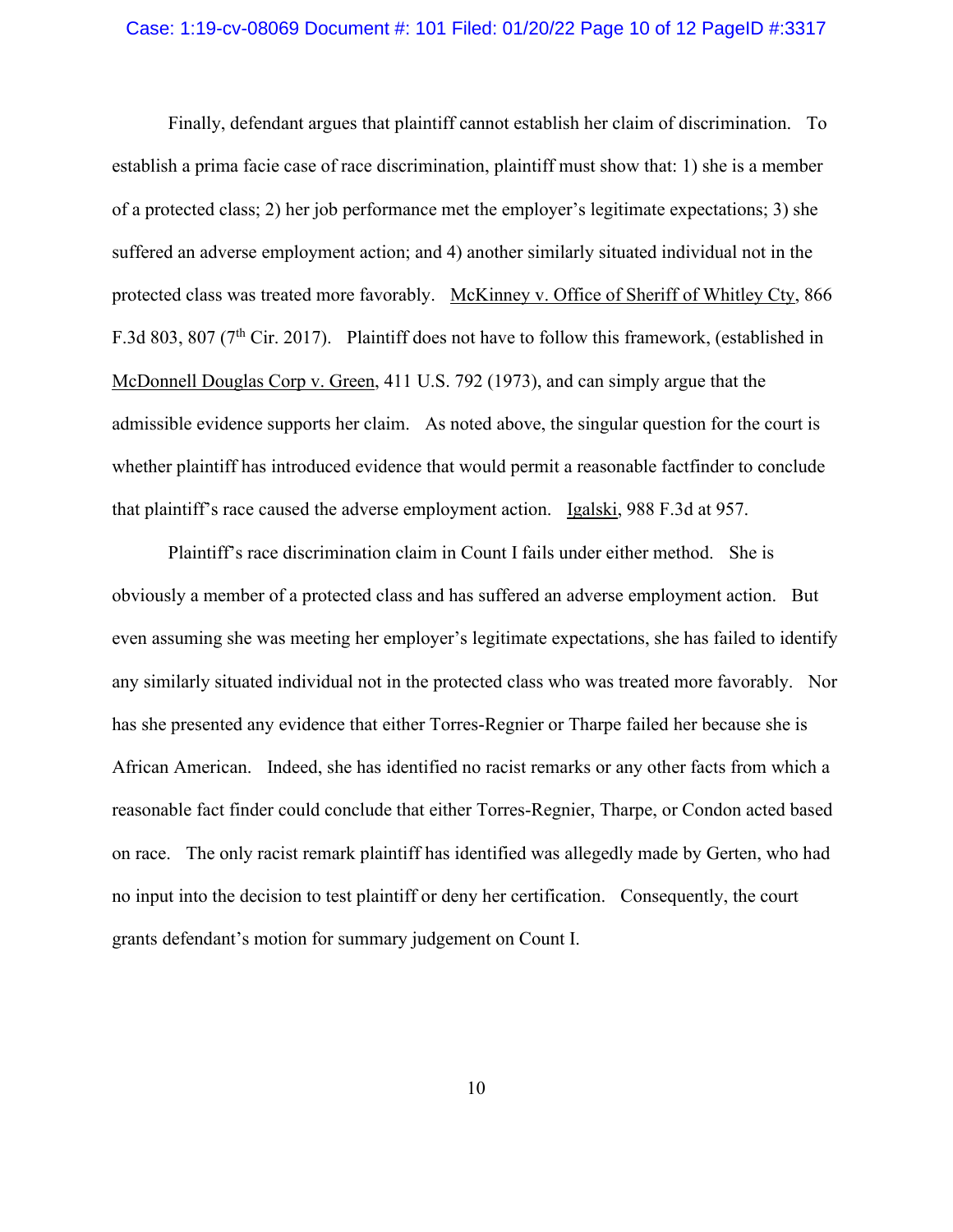### Case: 1:19-cv-08069 Document #: 101 Filed: 01/20/22 Page 11 of 12 PageID #:3318

As to her retaliation claim, plaintiff must produce evidence from which a reasonable factfinder could conclude that plaintiff's engagement in protected activity caused the materially adverse employment action. Fields, 928 F.3d at 626.

Although her case is thin, the court concludes that plaintiff has provided sufficient evidence for a reasonable factfinder to conclude that defendant's decision to fail her on the ride alongs and deny her certification was in retaliation for complaining about Gerten's racial comments. The case is basically a "he said/she said" situation, with plaintiff's description of the ride along tests differing significantly from those of Torres-Regnier and Tharpe. The fact that Torres-Regnier elected to schedule the ride along immediately after plaintiff complained to him about the racist comments supports her retaliation claim. See McClendon v. Indian Sugars, Inc., 108 F.3d 789, 796 (7th Cir. 1997) (Generally, a plaintiff may establish a causal link between the protected activity and the adverse action through evidence that the adverse action took place on the heels of the protected activity.).

Defendant argues that plaintiff's failure on the ride along tests establishes a legitimate non-discriminatory or retaliatory reason for the denial of certification. But both those tests were graded subjectively by Torres-Regnier and Tharpe, and plaintiff disputes the grades they gave her and the reasons for those grades. Plaintiff claims that an "event recorder" would support her position and demonstrate that Torres-Regnier and Tharpe are lying about her performance, but she was unable to obtain this recorder through the discovery process and thus cannot rely on it for purposes of summary judgment. (See Docs. 66 and 74).<sup>[1](#page-10-0)</sup> At this stage, the court may not

<span id="page-10-0"></span><sup>1</sup> Plaintiff was unable to obtain the event recorder due to violations of the Magistrate Judge's orders and deadlines, which were affirmed by this court. These rulings were not intended to prevent plaintiff from attempting to subpoena the event recorder for purposes of trial.